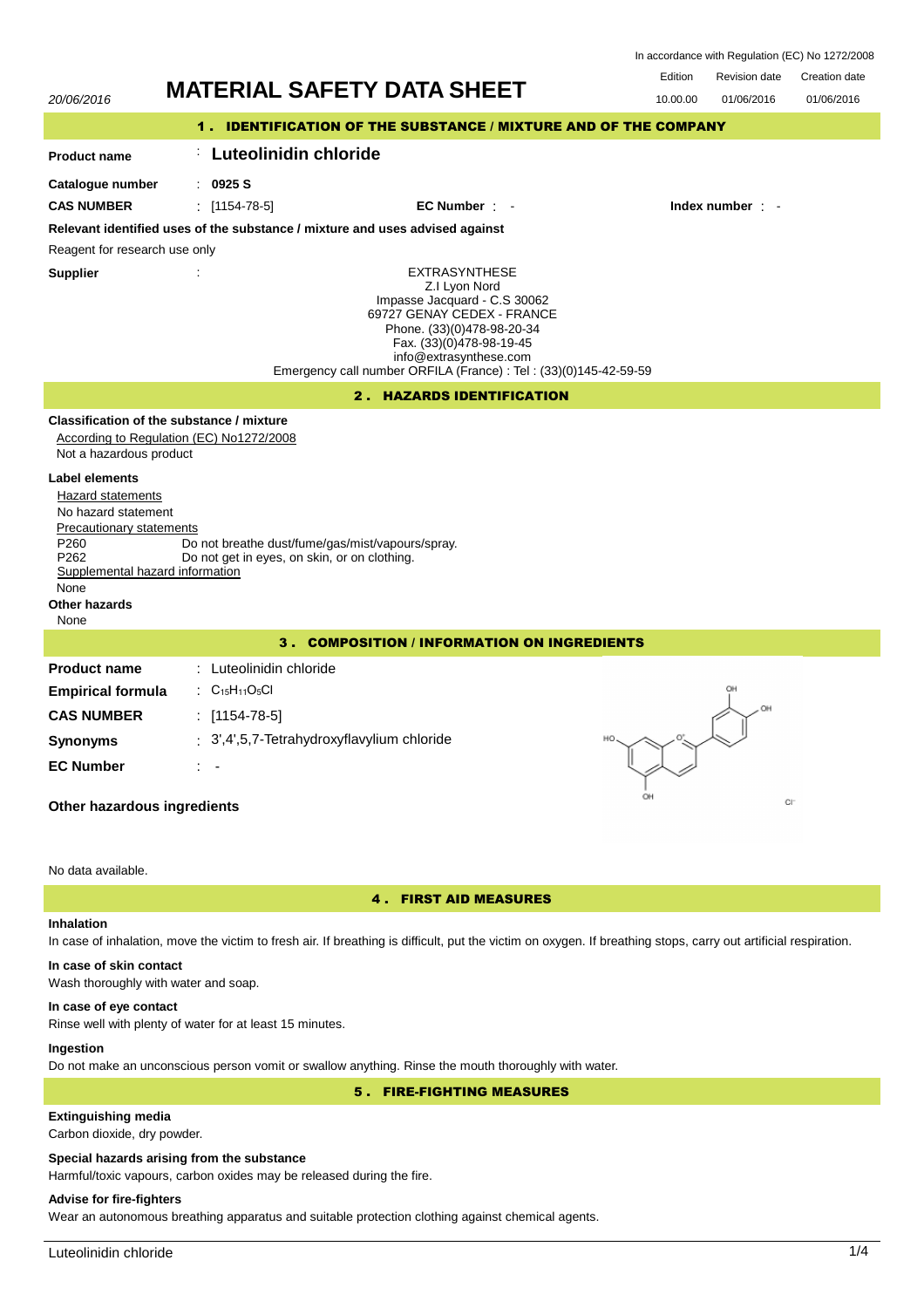# 6 . ACCIDENTAL RELEASE MEASURES

#### **Personal precautions**

Use personal protective equipment. Evacuate the personnel from the contaminated zone. Ensure adequate ventilation.

### **Environnemental precautions**

Keeping away from drains, surface and ground waters.

#### **Methods and materials for containment and cleaning up**

Clean up without creating dust and place in adapted and sealed containers for elimination. Wash the contaminated aera with water and soap. Confine washing water and dispose of it complying with the local regulations. After cleaning, quickly eliminate traces of water with a product absorbing liquids (for example : sand, sawdust, universal binder, Kieselguhr).

## 7 . HANDLING AND STORAGE

## **Precautions for safe handling**

Avoid formation of dust. Avoid contact with skin and eyes. During handling, wear suitable personal protective equipment (see section 8). Follow the normal measures for preventive fire protection.

**Specific handling** No data available.

**Specific end use(s)**

# No data available

#### **Conditions for safe storage, including any incompatibilities**

Store in a cool well-ventilated place. Keep container tightly closed in a dry place away from light.

Store at <- 15°C

### 8 . EXPOSURE CONTROL/PERSONAL PROTECTION

## **Respiratory protection**

Wear imperatively an appropriated mask/respirator, tested and approved by standards such as NIOSH (US) or CEN (EU).

#### **Hand protection**

Handle with protective gloves. The selected gloves have to satisfy the specifications of EU Directive 89/686/EEC and the standard EN 374 derived from it.

## **Eye protection**

Wear safety glasses.

# **Skin protection**

Wear suitable protective clothing according to the quantity and the level of activity of the substance at the workplace.

| <b>9. PHYSICAL AND CHEMICAL PROPERTIES</b>            |                           |  |  |  |
|-------------------------------------------------------|---------------------------|--|--|--|
| Information on basic physical and chemical properties |                           |  |  |  |
| Physical state                                        | : Powder                  |  |  |  |
| Color                                                 | : No data available.      |  |  |  |
| Solubility in                                         | : Ethyl alcohol (Soluble) |  |  |  |
| Melting point                                         | : No data available.      |  |  |  |
| Initial boiling point                                 | : No data available.      |  |  |  |
| Flash point                                           | : No data available.      |  |  |  |
| рH                                                    | : No data available.      |  |  |  |
| Partition coefficient: n-octanol/water                | : No data available.      |  |  |  |
| Auto-ignition temperature                             | : No data available.      |  |  |  |
| Decomposition temperature                             | : No data available.      |  |  |  |
| Viscosity                                             | : No data available.      |  |  |  |
| Other information                                     |                           |  |  |  |

## **Other information**

No data available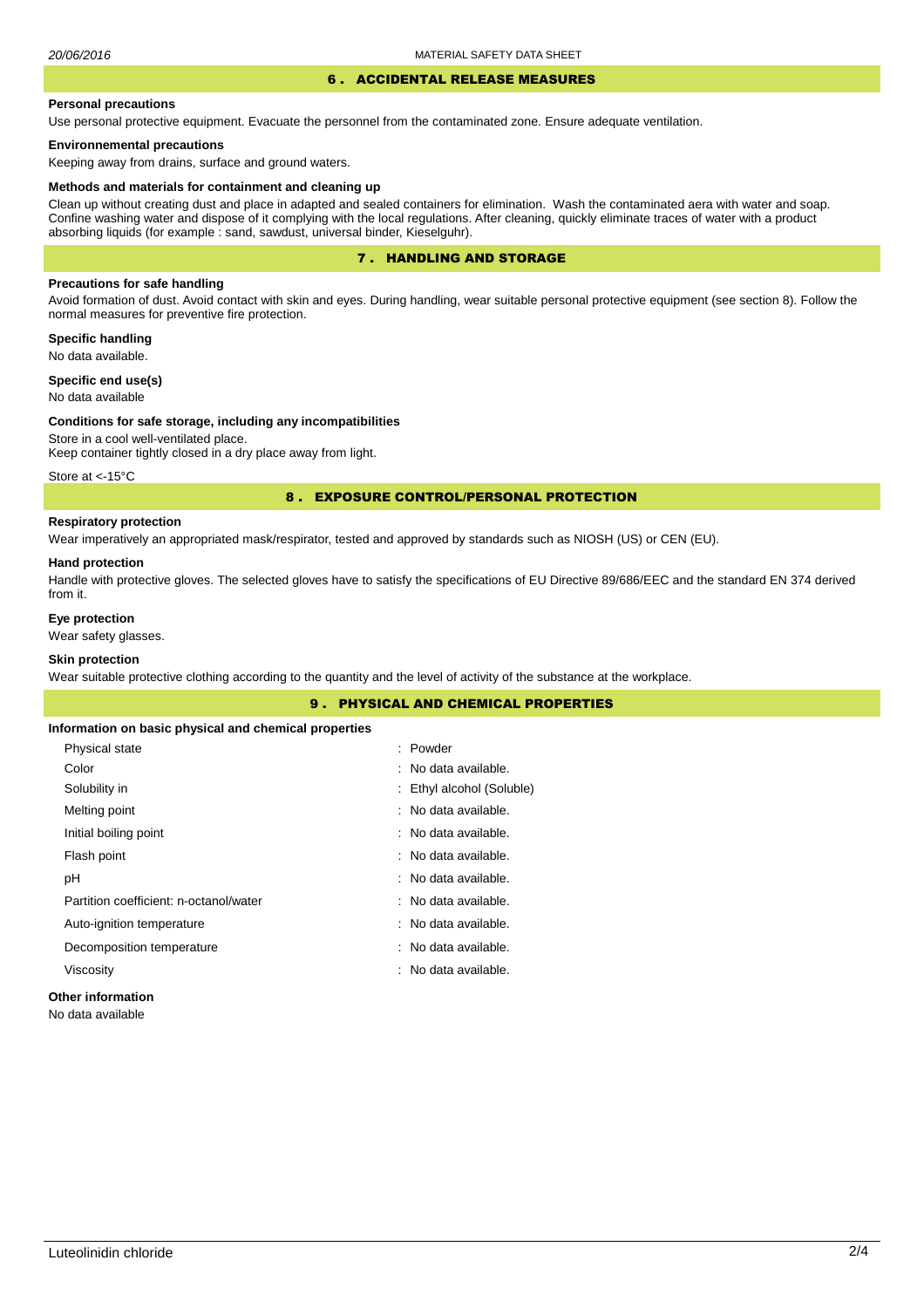### 10 . STABILITY AND REACTIVITY

#### **Reactivity**

No data available.

### **Chemical stability**

Stable under recommanded storage conditions.

#### **Possibility of hazardous reactions**

No hazardous reactions during storage and handling complying with the instructions.

**Conditions to avoid**

No data available.

**Incompatible materials**

No data available.

#### **Hazardous decomposition products**

No hazardous decomposition products if the instructions for handling and storage are respected. During high overheating of the substance or during a fire, hazardous decomposition products may be produced.

# 11 . TOXICOLOGICAL INFORMATION

### **Acute oral toxicity**

No data available.

# **Acute dermal toxicity**

No data available.

### **Acute inhalation toxicity**

No data available.

## **Skin Corrosion**

No data available.

#### **Skin Irritation**

No data available.

# **Serious Eye Damage**

No data available.

## **Eye Irritation**

No data available.

### **Respiratory Sensitisation**

No data available.

### **Skin Sensitisation**

No data available.

### **Germ Cell Mutagenicity**

No data available.

### **Carcinogenictiy**

No data available.

# **Reproductive Toxicity**

No data available.

# **Specific Target Organ Toxicity - Single Exposure**

No data available.

## **Specific Target Organ Toxicity - Repeated Exposure**

No data available.

### **Aspiration Hazard**

No data available.